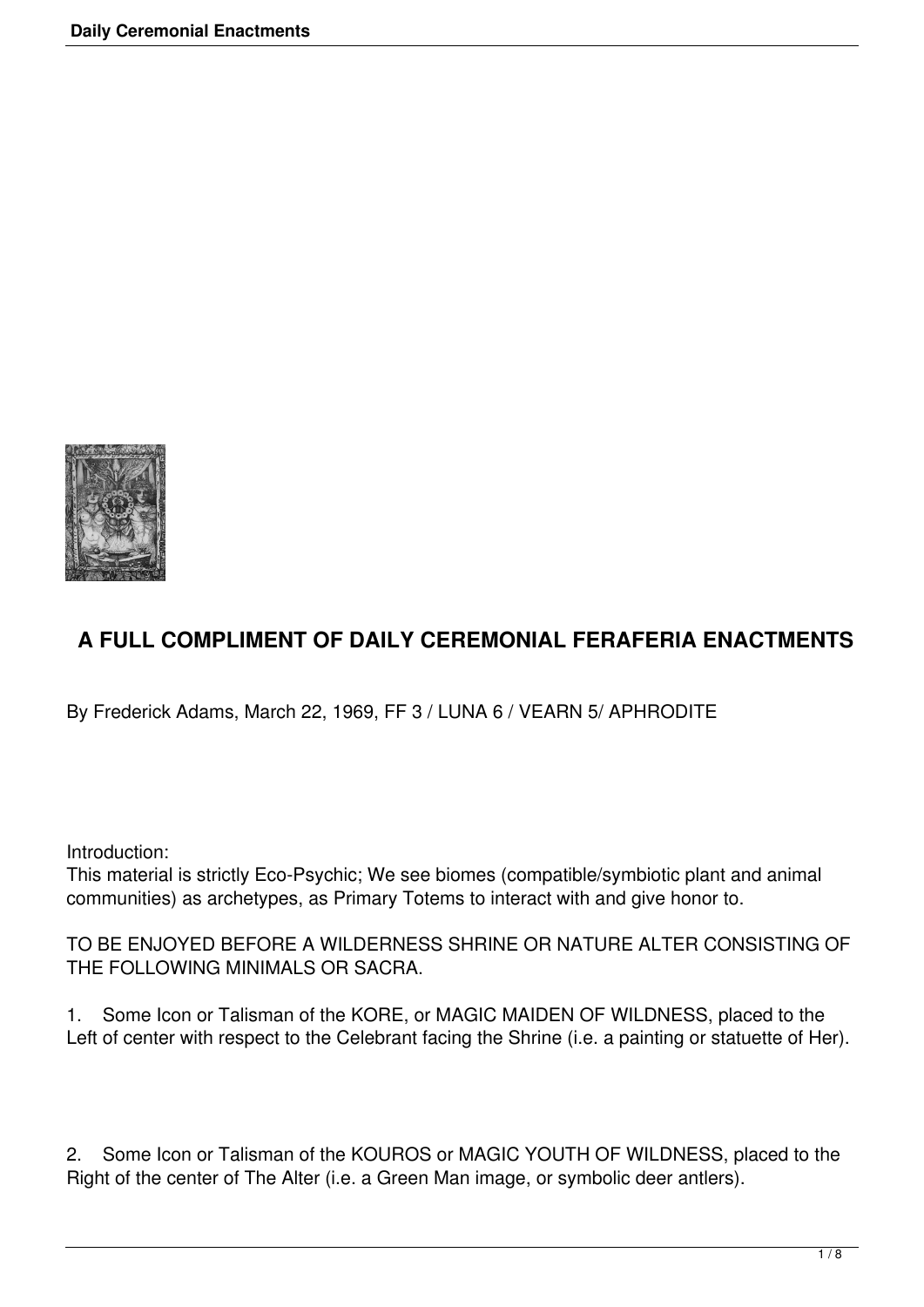3. Some Icon or Talisman of AWYIA or KORYTHALIA, THE GREAT TREE OF COSMOS, THE "MAGNIFICENT CELESTRAL CIRCLE" (i.e. a Phytala (Feraferian symbol of Maiden, Flowering Tree, Moon and Sun). This is the repository of SOPHIA, or Eternal-Vital Presence Indwelling as the Essence of Wildness and Love in all things. She is the Black Goddess of Unfathomable Mystery, who unites KORE and KOUROS in Pleromic Duration and Seasonal Development, in Unending-LOVE-DANCE-PLAY-DREAM-FULFILLMENT. The Cosmic Tree is placed at the center between KORE ( Left ) and KOUROS ( Right )

- 4. Five Sacra to Present the Elements:
- a) AIR: a small brass musical instrument, a horn or perhaps a whistle. East.
- b) FIRE: Incense censor. South.

c) Earth: Mortal and pestle with soil and seeds inside. A cauldron and/or brazier should also be present in the West.

d) WATER; Cruet of Water from a Natural Place, preferably Ocean Salt Water. North. (Or NATURAL SPRING Water.)

e) QUINTESSENCE: Omphalos. Or Earth Sky Navel, consisting of charmed Pebbles from a Peak High North of your Shrine and from a low marsh or meadow South of it. Or you can weave an Omphalos from grass and twigs to produce a Mandala with a cavity at the center. Center. These five should be arranged below the first three.

5. A good Old Bell to call The Spirits of Nature.

6. A Mandala arrangement of Icons or Talismans on the floor or ground to indicate the Rays of The Four Quarters, and if space permits, The Four Cross Quarters. The Center should consist of some display of tokens of the Season in your own Region. Accordingly, this display should be changed at each Solstice and Equinox. The East Ray will be represented by the Altar. The charms may be fashioned while singing/chanting with intent, from things of wood, stone, clay, leaf and so on, as found in nature and assembled fantastically with adhesives, nails, screws, string, yarn, ribbon and so forth, then carved, painted, and/or appliquéd with mosics or beads, if only quite simply. Develop Regional Symbolism from regular KORE COMMUNION, MEDITATION, and DREAM. Enter relevant visions in your MAGICAL DIARY. The AWYIA, or Cosmic Tree, may consist or Branches and Twigs arranged to express an Archetypal Tree. This may be hung with little Charms of the changing Seasons and/or Tree Months.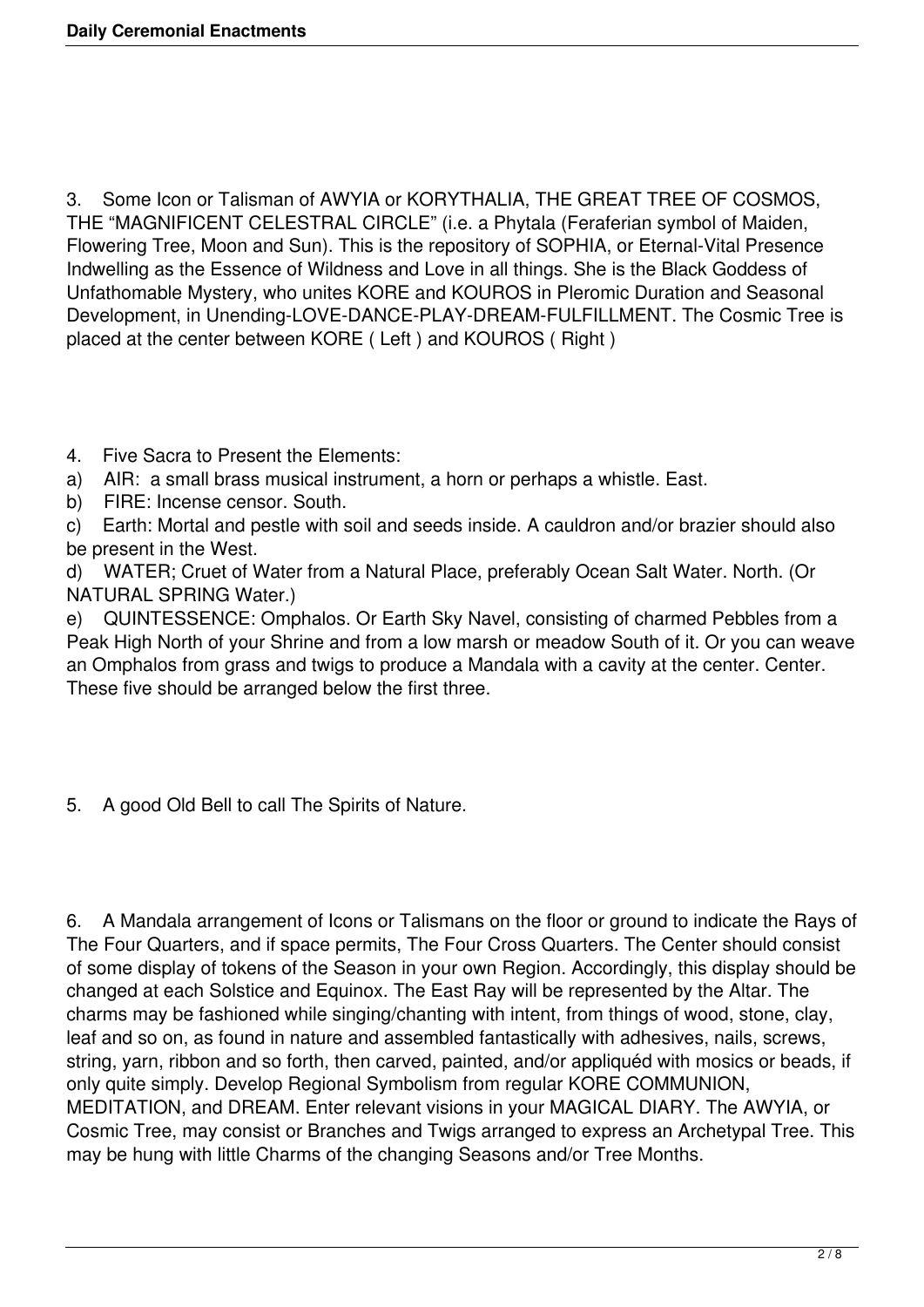DAILY CEREMONIAL FOR FERAFERIA ENACTMENTS

PART I: Facing the altar, perform the sign of the Phytala by outlining a large PHYTALA (description HERE)

with your hands in the air in front of you. Hum as you gesture, and muse on the various meanings.

PART II: Chant the KORE Incantation:

 OH HOLY MAIDEN OF THE KINDLING QUICK OF MERGING MIST AND MAZING ECHO, THE INNOCENT BOUNTY OF THE TREES BARES YOUR FAERIE FLESH OF WILDNESS WONDER, MAGIC, MIRTH AND LOVE!

 YOUR BEAUTY SEALS OUR BRIDAL WITH ALL LIFE THE DANCE OF YOUR GREEN PULSE UNFOLDS ALL BODIES AND ALL BLESSINGS FROM EARTH'S FRAGRANT FORM.

Maintaining your hands in the Goddess-Greeting position, insert your thumbs between your forefingers and middlefingers (the Life and Love creating conjunction of the Goddess and the God). Then intone:

EVOE KORE! EVOE KOROUS! AWYIA!!! (Blessed Be, if you wish)

(Pronunciation: Eh-voh-ee Koh-re; Eh-voh-ee Koor-ros; Ah-wee-yah. Meaning: Hail Holy Maiden; Hail Holy Youth; Hail Great Lady of Living Cosmos and of Eternal Wildness and Love.)

PART III: Intone the vowel of the Season, and name the Sacred Tree of the Season (see Tree Alphabet Calendar HERE)

. As you do so, touch the shrine of current vowel and tree in the Left hand with the forefinger (DAMNAMENIUS ) of the Right hand. Example: OOOO-ONN of SACRED SPRING. [THE TIME](index.php?option=com_content&view=article&id=102:tree-alphabet-calendar&catid=48:ancient-ideas&Itemid=70) [OF THE GOLDEN FURZE!](index.php?option=com_content&view=article&id=102:tree-alphabet-calendar&catid=48:ancient-ideas&Itemid=70)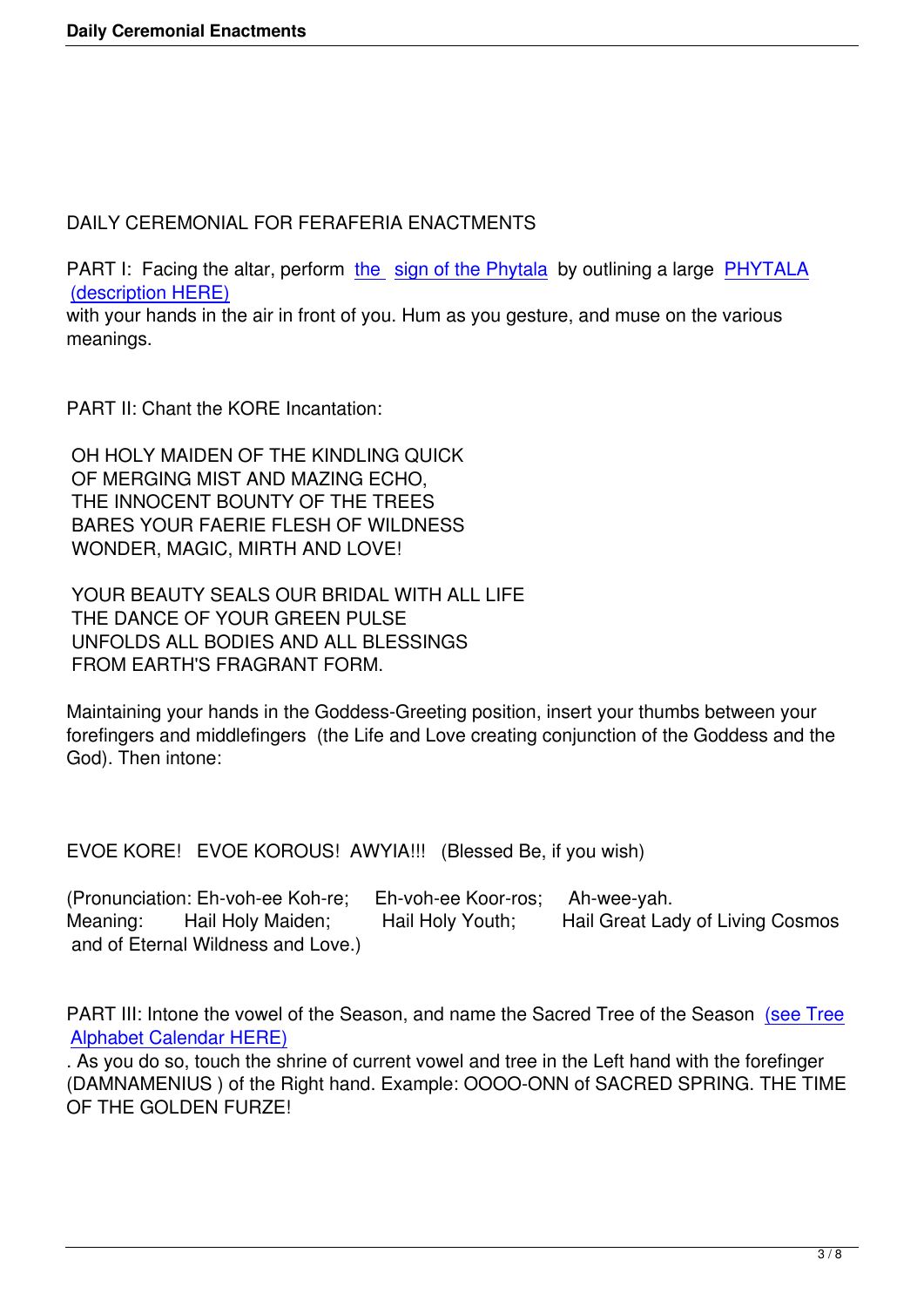Next perform a shortened form of the Faerie Ring:

Raise your hands, palms open to the level of your shoulders again. Facing The Goddess in the East, intone

ANTHEIDES ( An-thay-uh-deez ) GREAT FAY OF THE EAST, DAWN AND SPRING!

Turn to the South and intone ARIADNES ( Ah-ree-ahd-neez ), GREAT FAYS OF THE SOUTH, NOON AND SUMMER!

Turn to the West: HESPERIDES (Heh-spare-uh-deez ), GREAT FAY OF THE WEST, EVENING AND AUTUMN!

Turn to the North: HYADES (Hi-uh-deez ), GREAT FAY OF THE NORTH, MIDNIGHT and **WINTER!** 

Turn back to the East, lower your hands toward the Earth and intone,

GNOMES OF EARTH, UNDINES OF WATER!

Imagine the Elemental Spirits traversing the Great Cosmic Tree that Unites Earth and Heaven. Raise your hands over your head and intone:

SYLPHS OF AIR, SALAMANDERS OF FIRE!

Lower your hands to your navel, clasp them together and intone: JOIN HANDS AND HIPS, BELLIES AND LIPS ABOUT THE LIVING OMPHALOS OF THE GODDESS.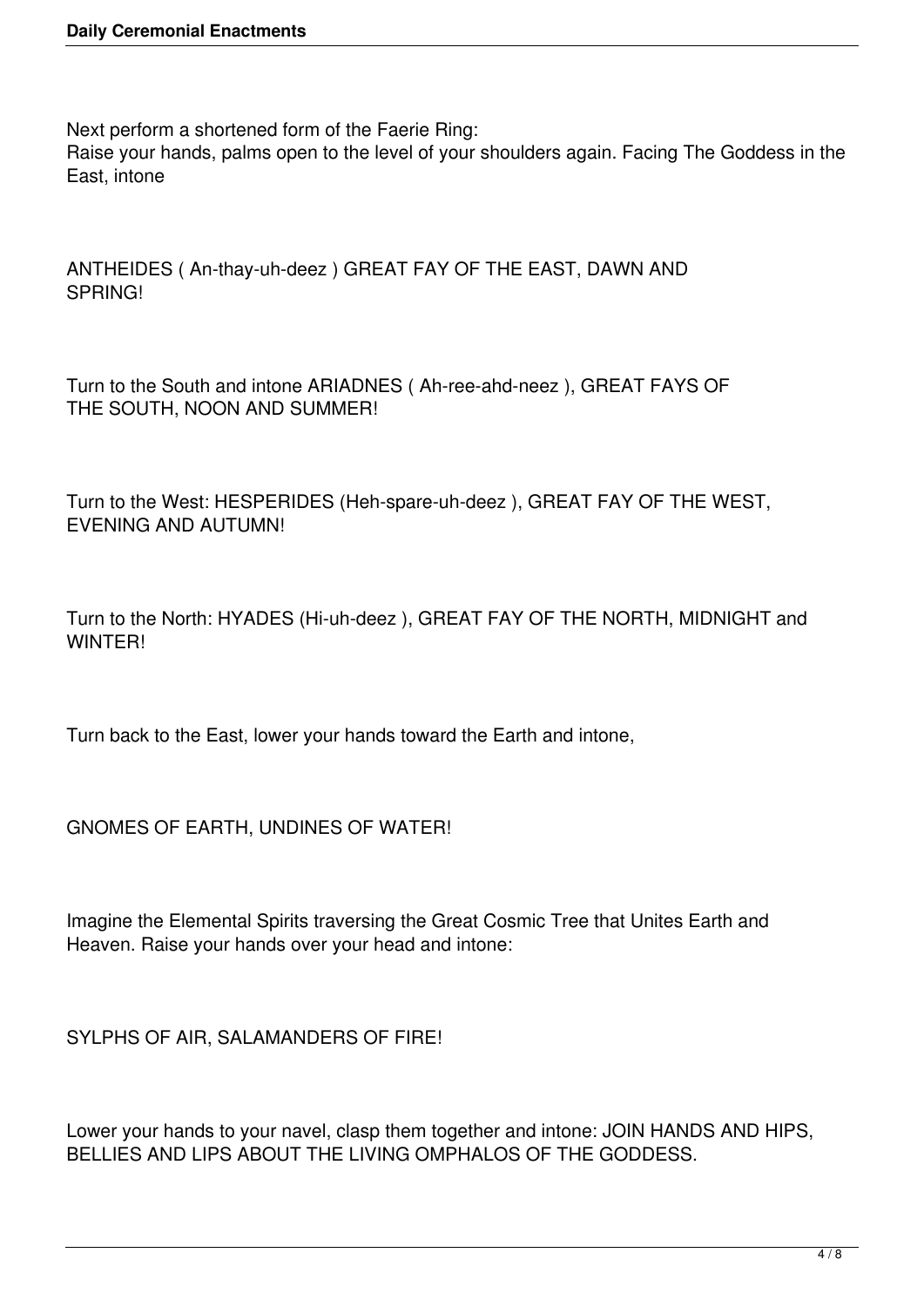Make a circle (Love Ring) with your hands, at navel level. Intone:

HERE BETWEEN THE GREAT TREE OF COSMOS (make a gesture to describe the Tree, as if your Body were the trunk and your feet it's roots, and it's three lobed leafage spread through all the stars above your head. Return your hands, reclasped to the Genital Region and intone:

## AND THE WHITE WEDDING STONE OF EARTH, WHENCE THE FOUR RIVERS OF FAERIE UNTO ALL WORLDS FLOW!

As you chant this extend your hands forward from the genital level to describe the flat surface of Wedding Stone (a large flat stone altar, if you have one). From it's four channeled corners, which you envision in the astral Wilderhenge Circle, you gesture out toward the four Rivers, two to the Northeast and Southwest of your body, and two the the Northwest and the Southeast of your body. Make the Rivers gestures with a sinuous mazy motion, and at the same time undulate your body voluptuously to bless the whole World with The POWER of SEXUAL PASSION. When you

finish shoot your arms outward, downward and upward with a sudden, forceful shriek of Joy.

Example: Greet The Goddess and the God of the present Season while facing the appropriate direction. DIONE and DION for Spring; APHRODITE and ARES for Summer: ARTEMIS and DIONYSUS for Autumn and NIMUE and MERLIN for Winter. If, for instance, it is Spring: While facing East and invoking the Fays of that quarter, intone:

EVOE DIONE! EVOE DION! Insert your thumbs between your forefingers and middle fingers again. Continue intoning:

THE DIVINE LOVERS, THE QUEEN AND KING OF THE GREAT SPRING SEASON NOW ROLLING OVER US! Next pronounce the name, theme and charm of the current or approaching festival in the Cycle of The Nine Royal passions (Refer to "The Nine Royal Passions") . Consider deeply what the end of the end of the end of the end of the end of the end of the end of the end of the end of the end of the end of the end of the end of the end of the end of the end of the end of t

this passion could bring into your Life, into the Life of your larger Region, and into the LIFE OF ALL

[NATURE.](index.php?option=com_content&view=article&id=120:the-nine-royal-passions-of-the-year&catid=61:founders-writings&Itemid=99)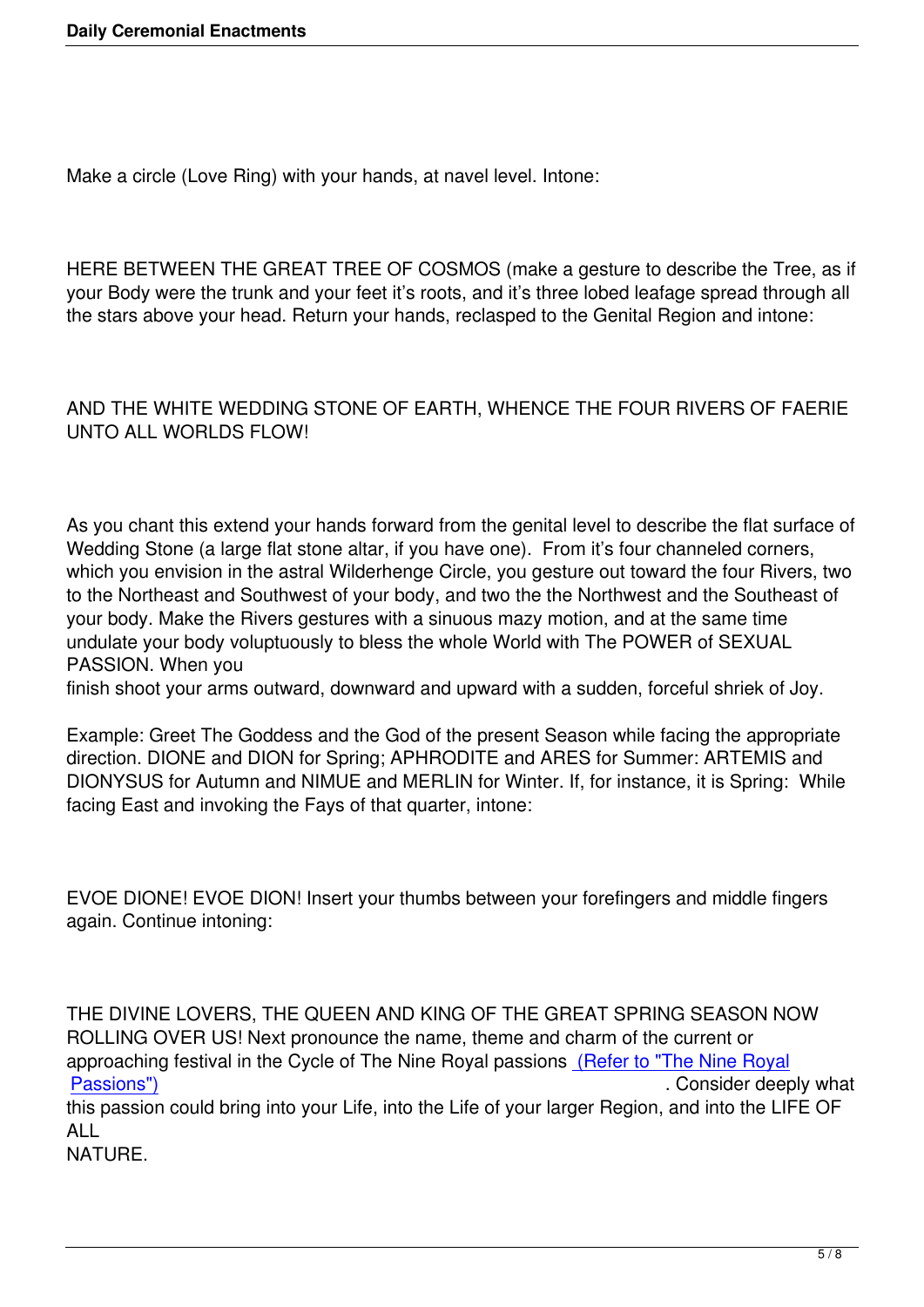PART IV: Next announce the Moon Phase of the current day and exclaim

EVOE KORE! If the Moon is waxing; make a crescent with the thumb side of your Right hand. Hold it up for Her to See, and cry:

ARTEMIS! (Ahr-tay-mess) If the Moon is full (days 14, 15, 16 of lunar month), make a Full Moon Circle with both your hands, and cry out:

SELENE! ( Selee-een ) If The Moon is waning hold up a crescent in the thumb side of your Left hand, and windfully whisper:

HECATAE! ( Hek-uh-tee!) The New Moon, The Full Moon and the last days of the Dark Moon are the most

Critically Holy Days and Magical Time on Earth and must be accorded Special Veneration, Celebration and Communion. Light oil, lamps, candles incense and the like. Go outside under the Moon and hum, croon, caress, howl, dance, and serenade for DESPOINA, The Great Lady of The Holy House and Trance-Wound Maze!

EVOE! Blow a Kiss from your crescent hand to the present Quarter of the Moon.

PART V: Intone the consonant of the Faerie Tree Month and name its Tree with Love and Veneration. Chant the Year-God Charm of the month while pointing the consonant Shrine in the Left hand with the forefinger of the Right. (click HERE for Tree/Month Calendar, Shrines in Hand, and Charms)

Example: ALDER TREE, BEND OVER M[E! I AM A SHINING TEAR OF THE SUN!](index.php?option=com_content&view=article&id=102:tree-alphabet-calendar&catid=48:ancient-ideas&Itemid=70) [Repeat, if you wish a](index.php?option=com_content&view=article&id=102:tree-alphabet-calendar&catid=48:ancient-ideas&Itemid=70)ccording to your feeling. Punctuate with smooth rocks clinked together as You dance and /or gesture the words. Or use tambourines, flute, drums, sticks, castanets according to how the Goddess or Gods possess your fancy at that moment. Log in your Magical diary

whatever usages impress you as particularly potent Magic. Develop and share these usages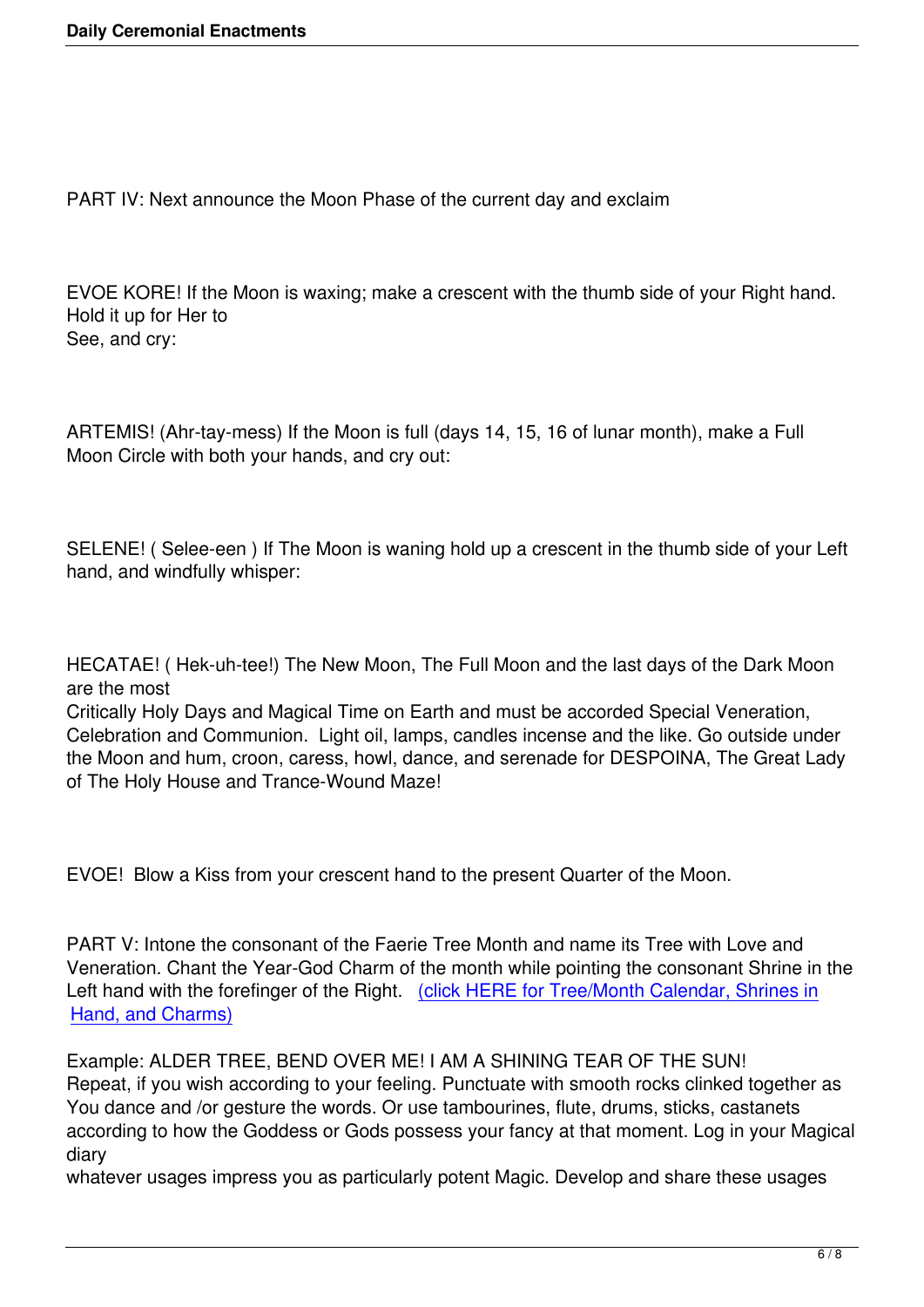with the rest of Feraferia.

PART VI: Intone the Day of the Month and number of the Day. Feraferia's week starts with "Saturday" as Day 1, Day of Demeter. (Click HERE for the Enchantments of the Week) Example: FEARN 5 Muse deeply on the significance and feeling of the convergence of these Seasons, Cycles and Phases.

PART VII: Intone the Sacred Names of The Goddess and The God of the current Day in the Grand Cycle Of Seven (see Enchantments of the Week). Blow a kiss from your palms to the Planet Spirit of that Day and to that Quarter. You have assigned it by Divination of the Magical Geography of your own Regional

Land Sky Love Body. [Muse on the gestures and referenc](index.php?option=com_content&view=article&id=117:enchantments-of-the-week&catid=45:daily-practice&Itemid=65)es.

Example: Intone: DAY OF APHRODITE ESTSANATLEHI. Estsanatlehi is one of the best Cognates of Aphrodite produced here in the Southwest America. She is Changing Women of the

Navajo. The most beloved of Changing Woman images is the altering tones of Seasonal Rotation. Find the

Indigenous Amerindian versions of the SEVEN in your own region. This is necessary to promote Eco-Psychic integrity and Eudaimonic re-awakening of our magnificent Continent, the Great Turtle Island. And please remember, we belong to Her First. And only secondly does she belong

to us.

PART VIII: Intone or chant the splendid Magics of the Day, of your Earth Mother's rhapsodic rotation, from the Seven Scrolls of the Grand Planetary-Biomic Week (see Enchantments of the Week) . Envision as the week of the week of the week of the week of the week of the week of the week of the

clearly as you can the Wildrealms enumerated for each day, especially in terms of your own beloved region

[Whose Lan](index.php?option=com_content&view=article&id=117:enchantments-of-the-week&catid=45:daily-practice&Itemid=65)dscape Bodies you are visiting regularly to divine and enc[hant. EVOE KORE!](index.php?option=com_content&view=article&id=117:enchantments-of-the-week&catid=45:daily-practice&Itemid=65)

Cultivate love for them and kinship with them. Which ones are closest to your heart and viscera?

In what kind of weather? In what Season? What is your innermost Soulscape like? Does this give

a clue to your Secret Name? Not the Name you get from patriarchal parentage by way of social IBM punch card, but the Name you find shining with Dew from a brooding Titan of Misty